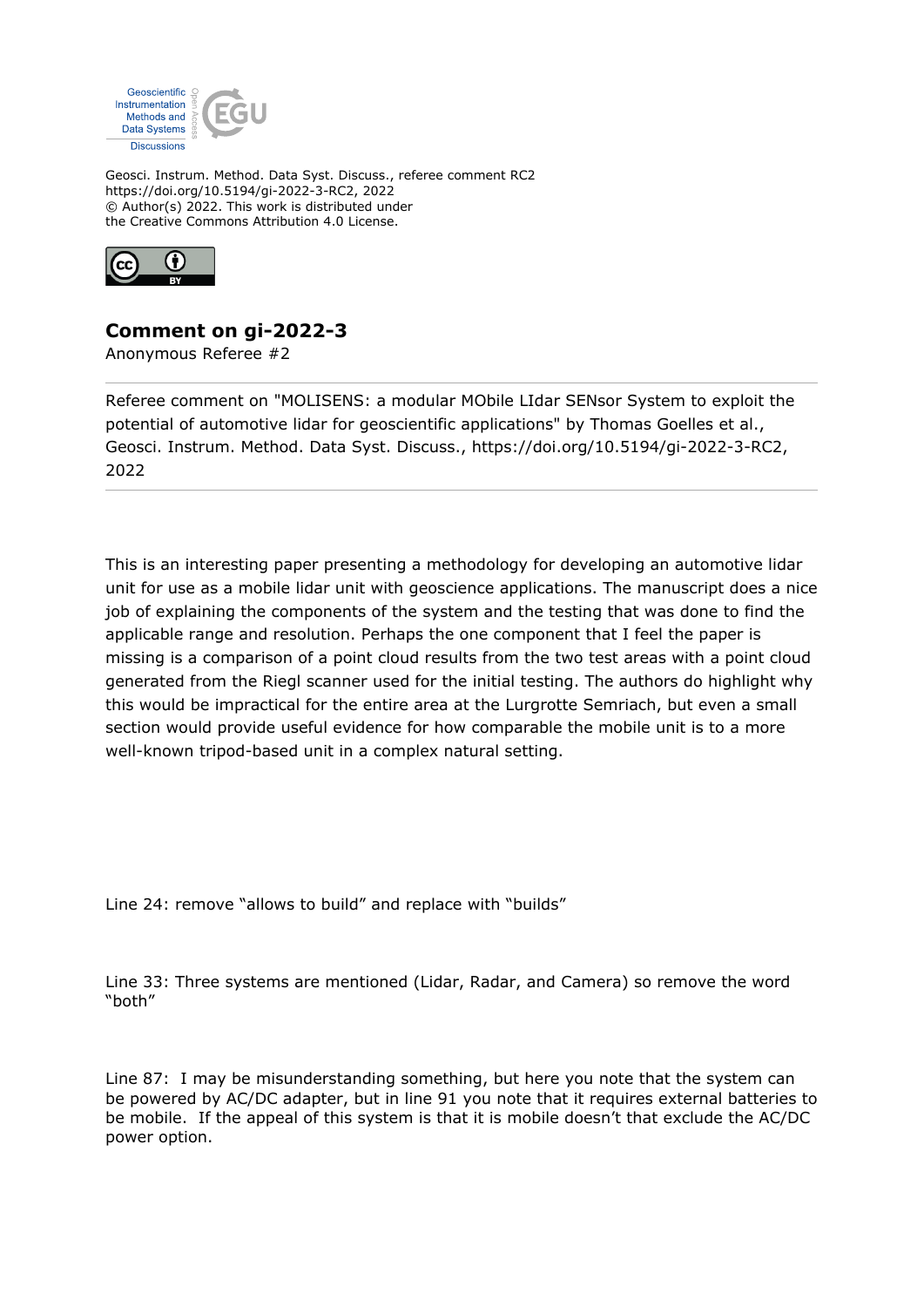Table 1: I know the previous reviewer mentioned removing this table, and while I agree it may not be necessary, I do appreciate knowing the size and weight of the unit, it is much lighter than many others available, and this certainly increases the number of potential users.

Line 94: please consider writing out your acronyms, in particular IMU. It was easy enough to find what this was, but for those of us not familiar with these acronyms, writing them out can be helpful for clarifying their purpose.

Line 100: It appears that HAT is typically a capitalized acronym. Also, this could again be written out once to help clarify what it is.

Line 217: here it is noted that the sensor records point cloud information, yet earlier in line 173 you noted that the lidar doesn't produce the point cloud, but rather the raw data are timestamp, measurement ID, and range. I suspect these are discussing two separate steps, but there is some additional information may help clarify, as both lines appear to be discussing the Lidar sensor.

Line 289: I am curious about the errors in ice. Perhaps these errors are well covered in the literature and there can be citations, but if not, maybe there can be a few more details. I would imagine that because light can move through ice it might create some errors in the data. Perhaps this is accounted for in the lower return intensity described later, but it might be helpful to address outright how the MOLISENS system compares to others when surveying ice.

Line 294: There appears to be a few words missing after "These are the price, size, weight, and robustness…", or perhaps there should be a semicolon connecting this with the previous sentence.

Line 324: "A useful" not "an useful"

Line 329: These sentences seem to imply that the lower intensity returns for ice surfaces may be better for change detection. If this is true, could you provide more information as to why. If this isn't meant to be implied, consider removing the word "hence", and possibly moving this line.

Line 335: Does this line suggest that Structure from Motion (SfM) would be a preferred method of monitoring coastal bluffs? This is the first mention of SfM, it might be helpful to have a line or two about the advantages of this system in comparison that one, particularly where you might have good GPS control.